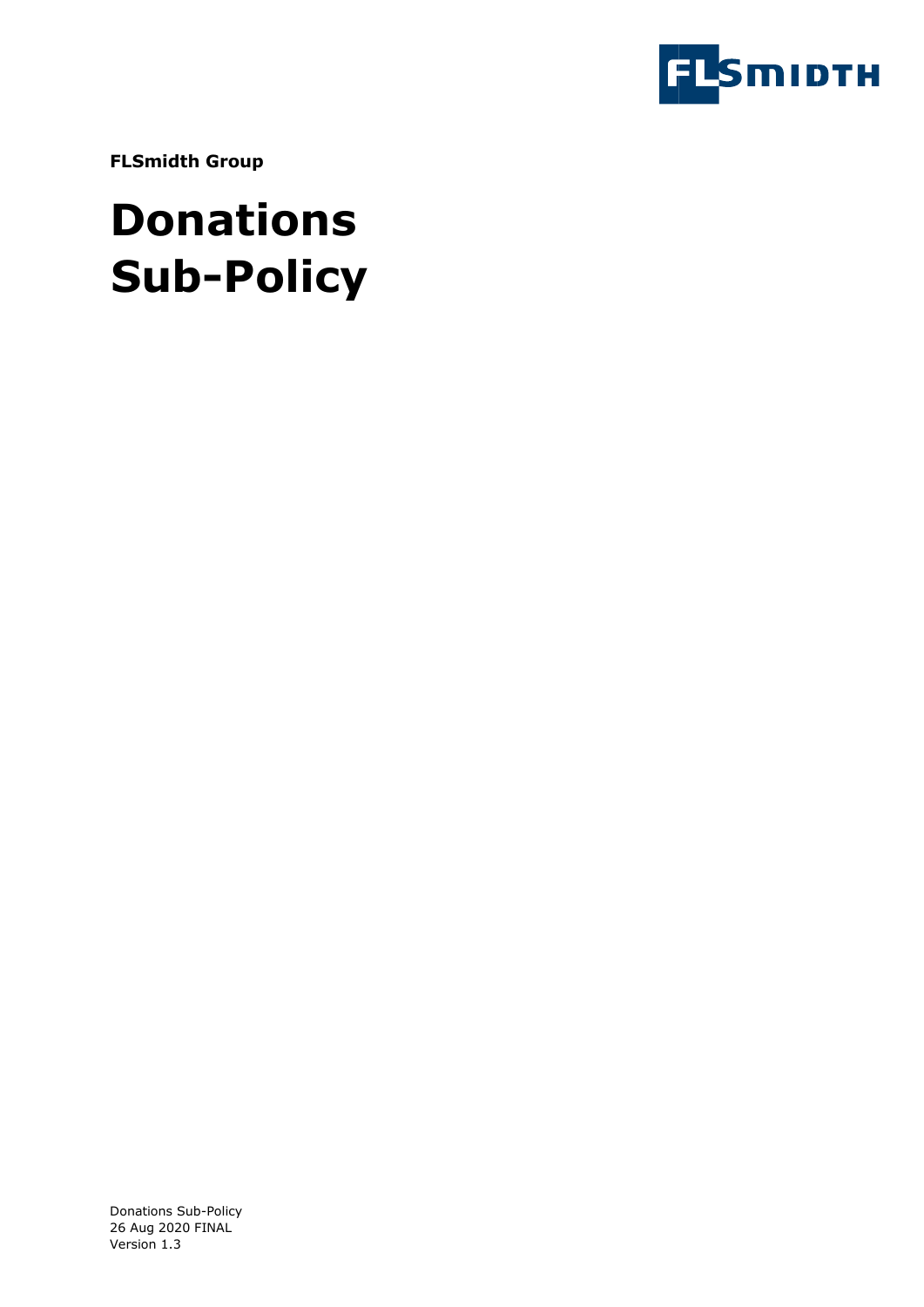

# **1 Introduction and scope**

FLSmidth has successfully done business for more than 135 years all over the world. We have established ourselves as a prominent player in the market and as such we must ensure that are practices are transparent, unbiased and free from conflicts of interest.

The Donations Sub-Policy outlines FLSmidth's commitment to ensuring that donations are made sustainably, for the intented purpose and for the benefit of the intended stakeholders.

The Sub-Policy applies to FLSmidth & Co. A/S and all of its subsidiaries, offices and sites worldwide (henceforth 'FLSmidth') and includes all members of the Board of Directors, executives, officers and employees, irrespective of location. It also applies to any company acting on behalf of or in the name of FLSmidth, including all employees. Compliance with this Sub-Policy is a condition of employment in FLSmidth and non-compliance may result in sanctions.

Please note that there may be local or regional policies that put in place stricter rules on top of this group-level Sub-Policy.

## **2 Rules**

#### **2.1 Definition**

Donations may be made in a range of contexts.

Where business operates within a less afluent local community, donations in-kind can be a common practice, including sharing access to utilities in areas otherwise deprived of these. This includes situations where their position with FLSmidth is used for their personal advantage such as using connections obtained through the company for their own private purposes.

## **2.2 Business relevant**

Donations made by FLSmidth must be relevant to the business we conduct. Donations may be seen as investments in the communities in which we operate and in creating sustainable relations with a range of stakeholders in the field and markets influenced by FLSmidth.

Business relevant donations are defined as those which have a link to the core business carried out by FLSmidth or the stakeholder groups with whom we operate and interact. This might include the communities close to the geographical area in which projects are based or contributing towards academic, professional or vocational research and training (for example through student scholarships) in the fields we work in.

Donations should, where possible and appropriate, always aim to create shared value for the recipient as well as the business. This approach – creating shared value – underpins the business' general approach to sustainability and drives value for customers, communities and the business.

#### **2.3 Due diligence requirement**

When a prospective recipient of a donation has been identified, the individual or business unit proposing the donation is responsible that a due diligence screening of the recipient is made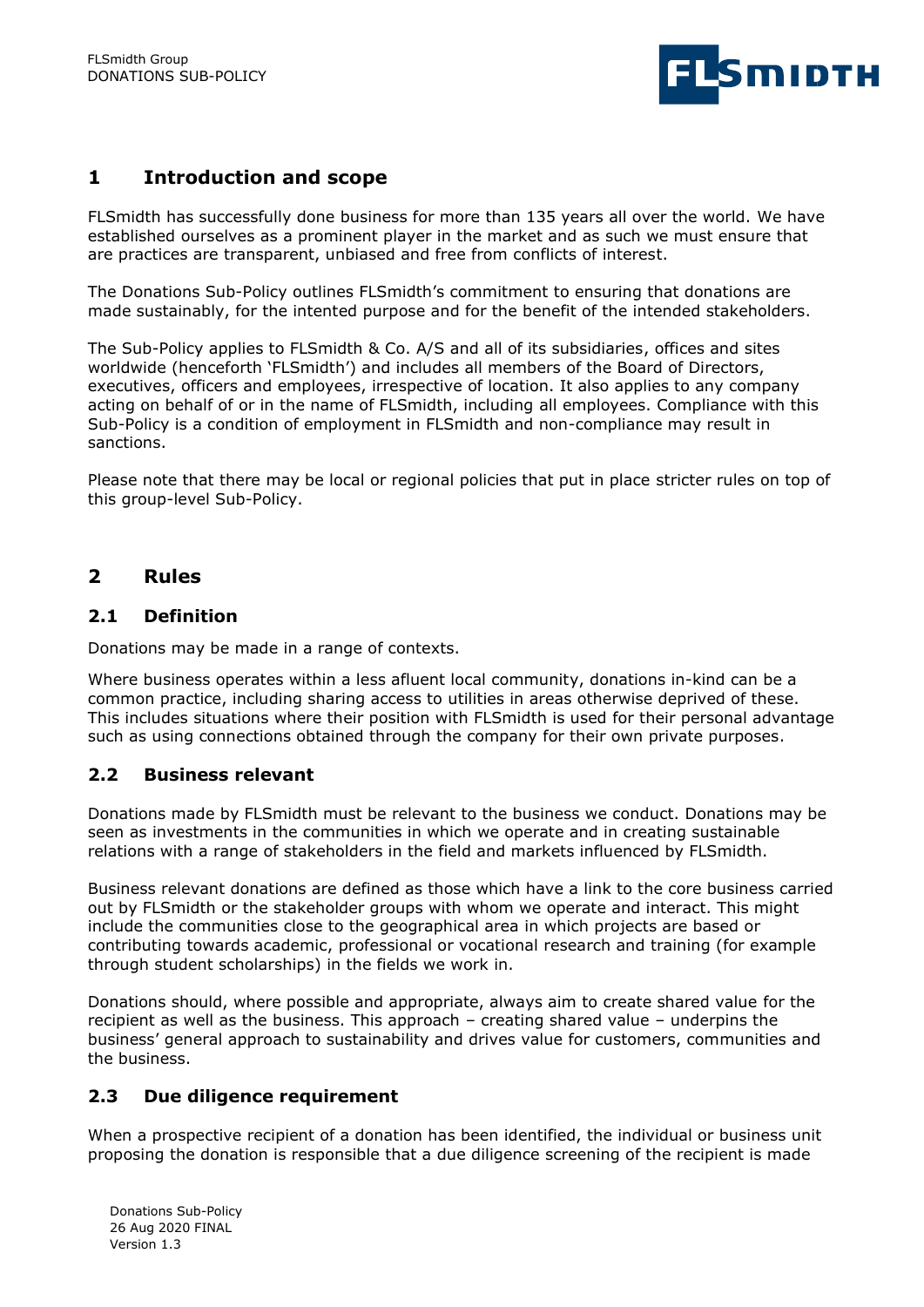

with due diligence. Group Compliance can assist in carrying out the screening, relying on a tested methodology for several types of third parties, a number of subscription data bases and access to sanctions lists.

Secondly, the transaction forming the donation must be documented. All transactions forming part of the donation must be auditable and any support provided must similarly be documented.

#### **2.4 Religious organisations and causes**

FLSmidth recognises that in some countries or regions, religious institutions or arms of religious organisations may carry out important social or charitable work which may be wholly distinct from proselytizing. Donations made to such religious-affiliated organisations may be approved provided you can document that the work qualifies as charitable. In a context where a range of charities operate within the area to which a branch of the business wishes to donate, making donations to non-denominational charities is preferred.

#### **2.5 Political donations**

Political donations may only be allowed in exceptional circumstances and require approval by the Regional President of the region in which the donations will be received.

## **3 Procedure**

#### **3.1 How to make donations**

Appropriate documentation, such as receipts or vouchers for tax rebates, for donations made should always be retained by the donating entity.

It is good practice to ensure that payments made to local community organisations, as part of corporate social responsibility or corporate philanthrophy programs reach the intended beneficiaries directly. Where only parts of a community are benefitted by company donations, or where this is even just the perception, tensions may arise within the community or with the donating company or both, in the worst-case scenario leading to operational disruptions. It is therefore key to have a good understanding of local social and economic dynamics, and an accurate understanding of where the donation will ultimately end up, to ensure that this is as intended.

It may be practical to make donations in kind or as bank transfers. Donations in cash will not be allowed unless the total amount is less than 500 EUR and the reason for a cash donation is justified in writing and a approved by the relevant Country Head.

#### **3.2 Approvals**

When planning to make a donation, please factor in the time required to solicit the appropriate internal approvals. Please also bear in mind, that all transactions must be auditable regardless of the amount.

The following amounts donated will elicit the requirement for internal approval at the below levels:

- Donations of less than 1,000 EUR in value or amount require Country Head approval
- Donations of more than 1,000EUR in value or amount require Regional President approval
- Any donation made to political oprganisation or cause, regardless of value, require priorapproval from the Group CEO